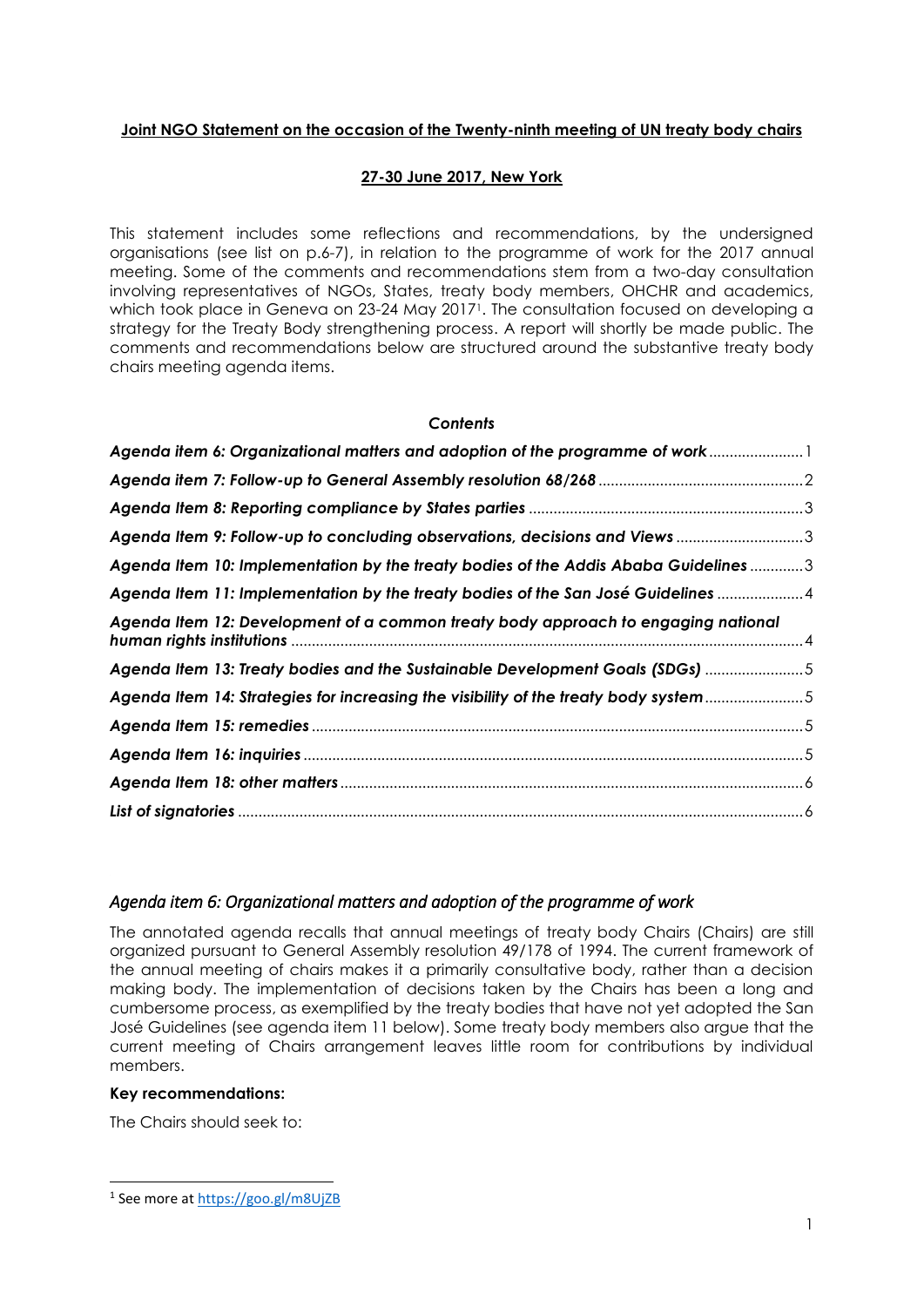1. Consider reviewing the annual meeting of chairs' mandate with a view to improve the overall coordination among treaty bodies, including regarding the adoption of decisions readily applicable to all treaty bodies.

# <span id="page-1-0"></span>*Agenda item 7: Follow-up to General Assembly resolution 68/268*

General Assembly resolution 68/268 requires a review, no later than 2020, of "the effectiveness of the measures taken in order to ensure their sustainability, *and, if appropriate, to decide on further action* to strengthen and enhance the effective functioning of the human rights treaty body system." [Emphasis added]

Resolution 68/268 and previous strengthening exercises have highlighted the need for increased harmonization of working methods. In the past, inter-committee meetings have been very useful to advance on such topics as a common approach to reservations and indicators. The Secretary-General's first progress report to the GA (A/71/118) indicated that, "harmonization of working methods is progressing with varying results."

The harmonization of treaty body processes and practices has been the subject of much discussion throughout the Treaty Body Strengthening process. We are of the view that, subject to the specificity of the different treaties, greater efficiency and usability could be achieved if all of the treaty bodies had more similar processes and practices. We underline that the objective is to align with best practices rather than harmonizing down to the lowest common denominator.

The Chairs can play a crucial role in promoting the strengths of the system with States and in safeguarding the system from regressive proposals and political attacks. Resolution 68/268 further encouraged the "[c]hairs to formulate conclusions to accelerate the harmonization of working methods in the treaty body system". They have done so in a number of areas, yet implementation at the committee level varies and there is a lack of clarity about the role of the Chairs.

Furthermore, the Chairs have so far not discussed as a group nor publicly commented on the substantive, and often far-reaching proposals for reform presented as part of the Academic Platform on Treaty Body Review 2020. These proposals include the "establishment of a single, permanent treaty body"2. There have also been suggestions to establish a single body to handle individual complaints, both as part of the Academic Platform<sup>3</sup> and during a recent Wilton Park conference.<sup>4</sup>

# **Key recommendations:**

-

The Chairs should seek to:

- 1. Play a proactive and visible role in proposing ambitious reforms as part of the strengthening process, and engage their respective treaty bodies in discussions on nonstructural and structural improvements to the system.
- 2. Recommend the OHCHR to undertake a mapping of working methods where increased harmonization would contribute to a more effective functioning of the system as a whole and avoid inconsistencies.
- 3. Establish inter-Committee working groups, as necessary within each treaty body, to discuss topics for harmonization as indicated in resolution 68/268, with a view to identifying and replicating best practices amongst all treaty bodies.

<sup>&</sup>lt;sup>2</sup> Report of the regional consultation held in San José, Costa Rica, 19-20 November 2016.<https://goo.gl/KUimxf>

<sup>3</sup> Report of the regional consultation held in Dublin, Ireland, 7-8 July 2016.<https://goo.gl/6DsUKQ>

<sup>4</sup> Report the future of human rights in a multi-polar world: exploring opportunities for further engagement, 11- 13 January 2017.<https://goo.gl/vqpKJi>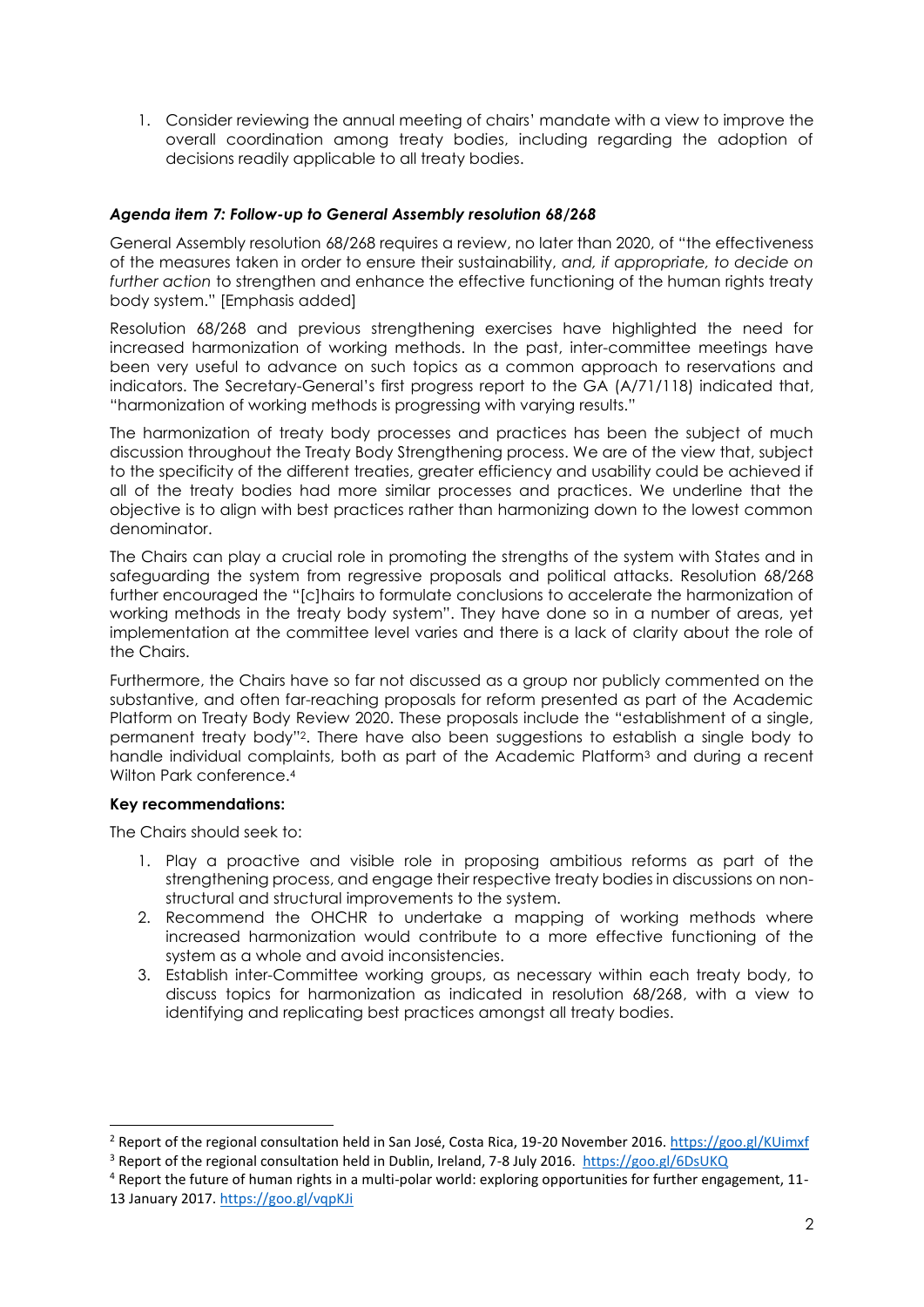## <span id="page-2-0"></span>*Agenda Item 8: Reporting compliance by States parties*

We welcome the very comprehensive and useful note on reporting compliance (HRI/MC/2017/2). The note spells out the difference across treaties in the reporting periodicity, as well as the continued issue of States reporting either late or not at all. The addition of information on which treaty bodies currently review States in absence of a report and statistics on those reviews would make the note more comprehensive.

## **Key recommendations:**

In line with earlier recommendations, we recommend that:

- 1. The treaty bodies work towards a unified approach to States parties that report after a long delay or not at all, including by conducting reviews in the absence of a State's report.
- 2. The Chairs should ask OHCHR to further disseminate information on reporting compliance, in particular within the Human Rights Council and UN General Assembly.

## <span id="page-2-1"></span>*Agenda Item 9: Follow-up to concluding observations, decisions and Views*

We welcome the discussion on such a crucial area of treaty body work as the follow-up to their recommendations. Currently, nine treaty bodies have established follow-up procedures. All apply different working methods to assess and grade the implementation of their recommendations and views. Some treaty bodies use a system of grades ranging from A to E (e.g. CCPR), others use several grading scales with three main categories (e.g. CAT), and others use four categories to assess the implementation (e.g. CEDAW).

A constructive proposal has been put forward in previous years by NGOs for a joint-follow-up mechanism5. This proposal deserves re-consideration in the context of demands for greater harmonization and/or structural reform leading up to the 2020 review.

## **Key recommendations:**

In line with earlier recommendations, we recommend that:

- 1. Treaty bodies that have not adopted follow up procedures (i.e. CRC) should do so without delay.
- 2. Treaty bodies should work towards a harmonized follow-up and assessment procedure, aimed at increased implementation and based on existing best practices.
- 3. Treaty bodies should urge States to establish National Mechanisms for Reporting and Follow up (NMRFs) where these do not already exist.

# <span id="page-2-2"></span>*Agenda Item 10: Implementation by the treaty bodies of the Addis Ababa Guidelines*

2017 marks the fifth anniversary of the adoption of the Addis Ababa Guidelines, which continue to provide a useful framework for ensuring the independence of treaty body members. The publication by the OHCHR of [a handbook](http://www.ohchr.org/Documents/Publications/HR_PUB_15_2_TB%20Handbook_EN.pdf)<sup>6</sup> for treaty body members is welcome. However, the implementation of the Guidelines is not systematic and even across all treaty bodies. For instance, treaty bodies adopt different attitudes to dealing with members with perceived or actual conflicts of interest. On the larger issue of treaty body membership, the lack of gender balance in some treaty bodies (e.g. CRPD and CEDAW) or the prevailing opacity of candidate nominations and selections at the national level continue to be highly problematic.

## **Key recommendations:**

1

In line with similar recommendations made in previous years, we recommend that:

<sup>5</sup> www2.ohchr.org/english/bodies/icm-mc/docs/CCPR\_Centre.doc

<sup>6</sup> [http://www.ohchr.org/Documents/Publications/HR\\_PUB\\_15\\_2\\_TB%20Handbook\\_EN.pdf](http://www.ohchr.org/Documents/Publications/HR_PUB_15_2_TB%20Handbook_EN.pdf)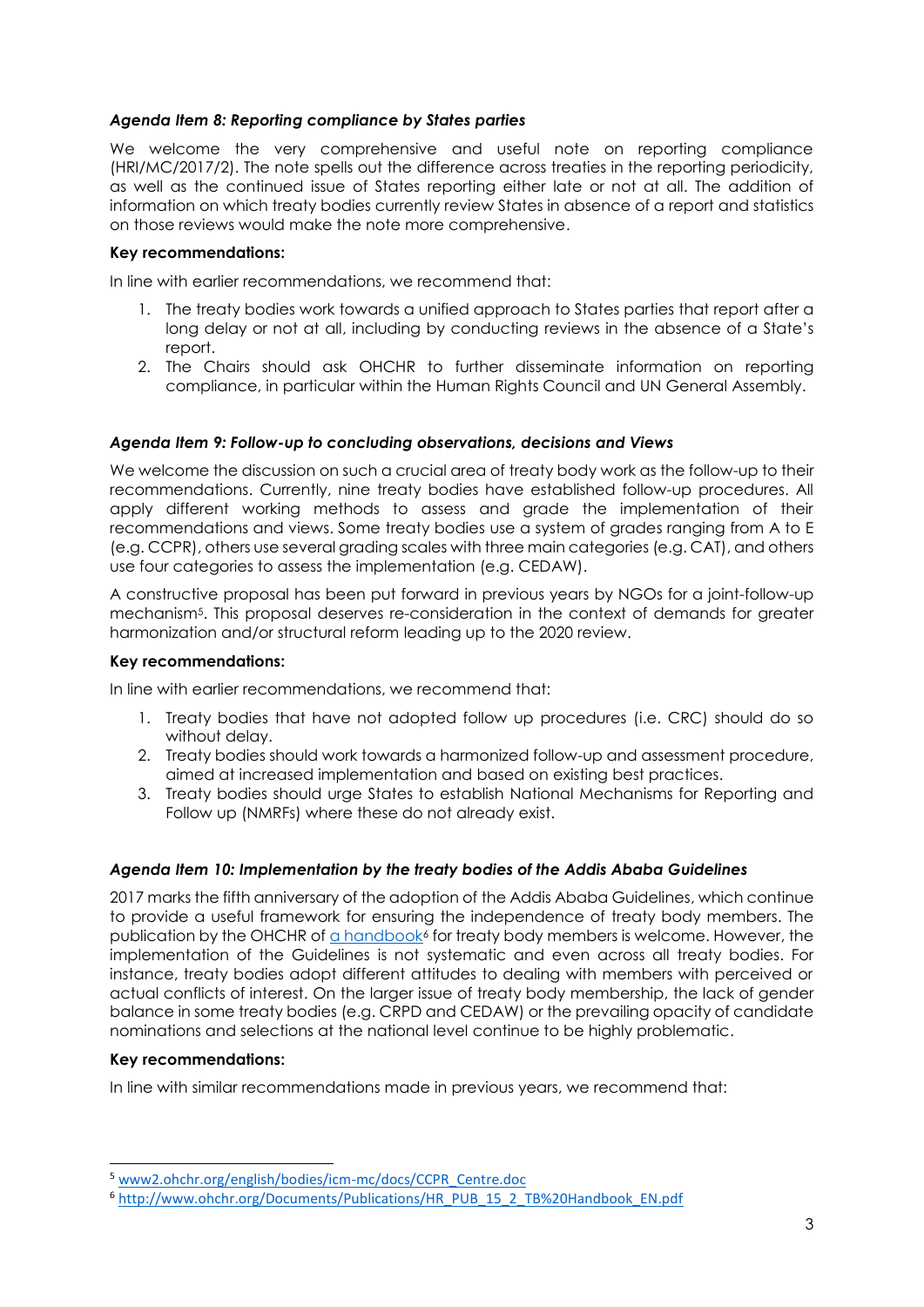- 1. Treaty bodies should openly call for States to nominate candidates for treaty body elections through open and transparent processes, and based on detailed membership criteria.
- 2. Treaty bodies should encourage States parties to foster diversity and a balance of expertise, age and gender in treaty body membership, both at nomination and election stages.
- 3. Chairs should consider ways to facilitate and/or expand the interpretation of the Addis Ababa Guidelines, possibly through a joint treaty body commentary, to spell out the obligations of States when appointing treaty body members.

# <span id="page-3-0"></span>*Agenda Item 11: Implementation by the treaty bodies of the San José Guidelines*

Significant progress has been made by individual treaty bodies since the adoption of the San José Guidelines in 2015, notably with all treaty bodies designating a focal point or rapporteur on reprisals. Two treaty bodies have still to adopt them formally: CESCR and CEDAW.

# **Key recommendations:**

We recommend that the Chairs:

- 1. Encourage the two treaty bodies that have not formally and fully adopted the San José Guidelines to do so.
- 2. Ensure the necessary coordination between Rapporteurs on reprisals with other functions, such as the Rapporteur on communications, in order to react swiftly and promptly to allegations of violations and/or reprisals against those who engage with the treaty bodies, be that through individual communications, reviews or inquiries, in compliance with the San José guidelines, notably para. 19.
- 3. Ensure that all cases of alleged intimidation and reprisals associated with cooperation or attempted cooperation with treaty bodies also be transmitted to the Secretary-General for possible inclusion in the annual report on cooperation prepared for the Human Rights Council.

# <span id="page-3-1"></span>*Agenda Item 12: Development of a common treaty body approach to engaging national human rights institutions*

We welcome the report on the workshop held on the theme "Towards a common treaty body approach to engaging national human rights institutions (NHRIs)."<sup>7</sup> The workshop recognized that NHRIs can play an important role in awareness raising and capacity-building efforts regarding the treaty body system at the national level. In addition to their direct engagement with treaty bodies during the review of periodic reports, during confidential inquiry visits or discussions on general comments, they can also play an important role in the development and implementation of action plans for follow-up on treaty body recommendations with stakeholders at the national level, such as parliament, civil society organizations, and academic institutions.

# **Key recommendations:**

We encourage treaty bodies to:

- 1. Call on NHRIS to engage with the NMRFs where these exist (agenda item 8(b)), and be part of national discussions around the establishment of NMRFs at the national level.
- 2. Due to the varying degree of independence of NHRIs, NHRI interaction with the treaty bodies should be held separately to the NGO session when lack of NHRI independence is problematic, although in other instances NGO coordination with NHRIs can be beneficial.

 $\overline{a}$ 

<sup>7</sup> <https://goo.gl/NgwqZT>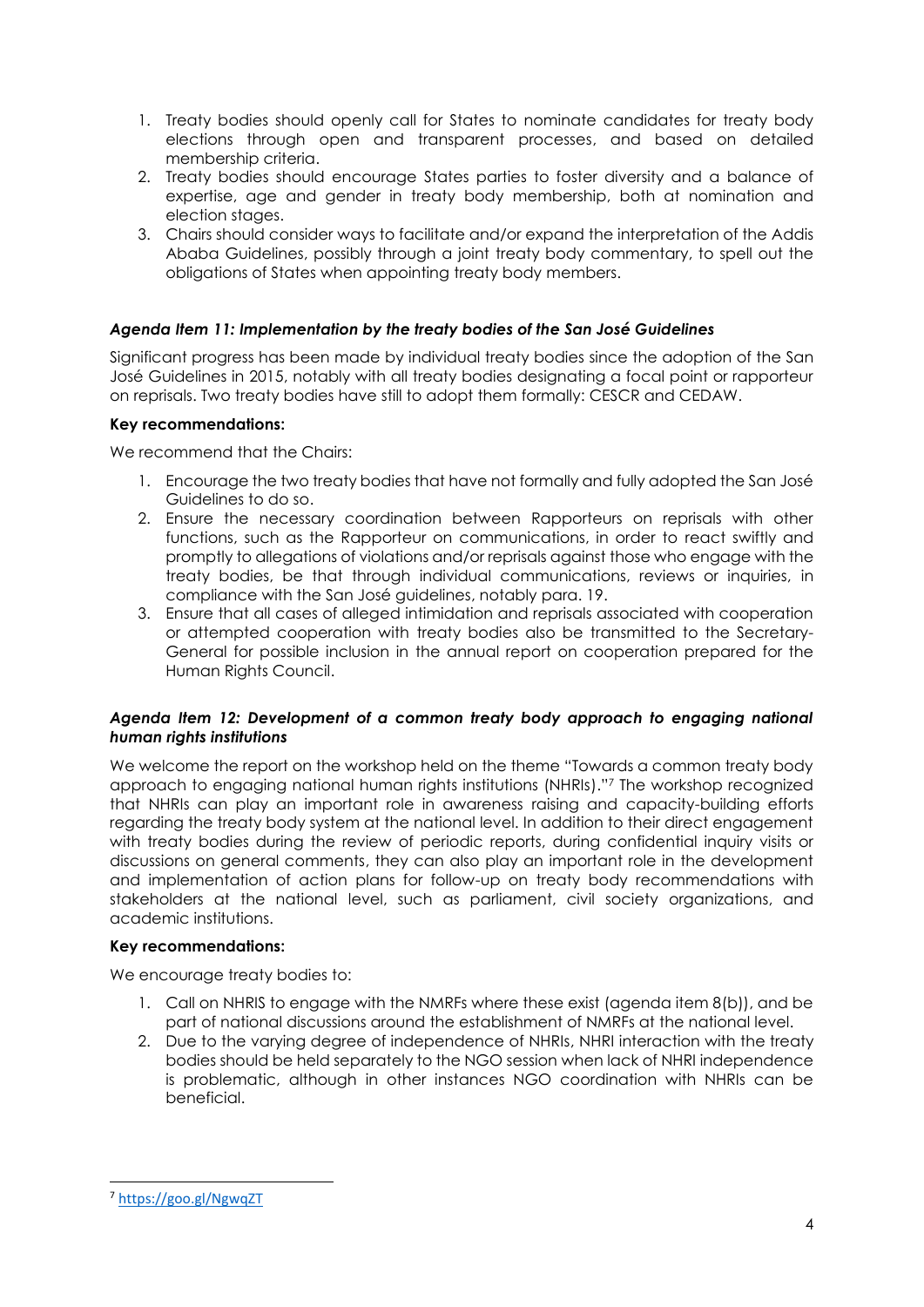## <span id="page-4-0"></span>*Agenda Item 13: Treaty bodies and the Sustainable Development Goals (SDGs)*

We welcome the discussion on the SDGs, which constitute the main international framework for international aid and sustainable development nationally.

## **Key recommendations:**

- 1. We encourage all treaty bodies to consider the SDGs, the targets and the indicators in their list of issues and list of issues prior to reporting insofar as they relate to relevant treaty provisions.
- 2. All treaty bodies should also consider including reference to the SDGs in the constructive dialogues and concluding observations as they relate to relevant treaty provisions**.**

## <span id="page-4-1"></span>*Agenda Item 14: Strategies for increasing the visibility of the treaty body system*

We welcome the discussion on a topic of crucial importance for treaty bodies. One of the important findings of the recent two-day multi stakeholder consultation (see above footnote 1) was that the overall visibility of treaty bodies has decreased in recent years, notably with the emergence of new mechanisms such as the UPR. Increasing the overall visibility of treaty bodies is crucial to their continued relevance. In the absence of a background note on the content of this agenda item, the following are general recommendations on treaty body visibility.

## **Key recommendations:**

- 1. The Chairs should design and adopt a comprehensive and ambitious communication and outreach strategy with a clearly articulated aim to improve their visibility and presence in national, international, and social media.
- 2. Communication means and channels should be tailored to the needs of target audiences (e.g. persons with disabilities)
- 3. The Chairs should work with the relevant OHCHR media unit and staff to proactively disseminate their statements, concluding observations, views and other outputs. This is particularly needed on the adoption of views, which often go unnoticed.
- 4. The individual websites of treaty bodies should be updated as often as possible, and made available in other languages than English.
- 5. Treaty bodies should work closely with OHCHR field presences, for instance on the occasion of the annual meeting of OHCHR field presences, to improve their overall engagement in the national dissemination of treaty body outputs. The field presences could for instance host public webcasting of treaty body sessions and improve outreach in the national media.

## <span id="page-4-2"></span>*Agenda Item 15: remedies*

We welcome the adoption by the Human Rights Committee of a set of Guidelines on measures of reparation (or remedies) in November 2016 (CCPR/C/158). Subject to the specificities inherent to the different treaties, a harmonized approach across all treaty bodies to complaints procedures based on the existing best practices would be welcome.

#### **Key recommendations:**

1. The Chairs should implement harmonized procedures based on good practices on the issue of remedies.

## <span id="page-4-3"></span>*Agenda Item 16: inquiries*

Inquiries hold enormous potential for the treaty bodies with such a mandate. Six treaty bodies are mandated to conduct confidential inquiries. Yet few of those have been undertaken, and more importantly, their visibility outside of the directly concerned circles is generally low. Good practices in engagement with third parties can be found in recent CEDAW inquiries. Yet the overall confidentiality of inquiries has in many cases become a synonym for opacity.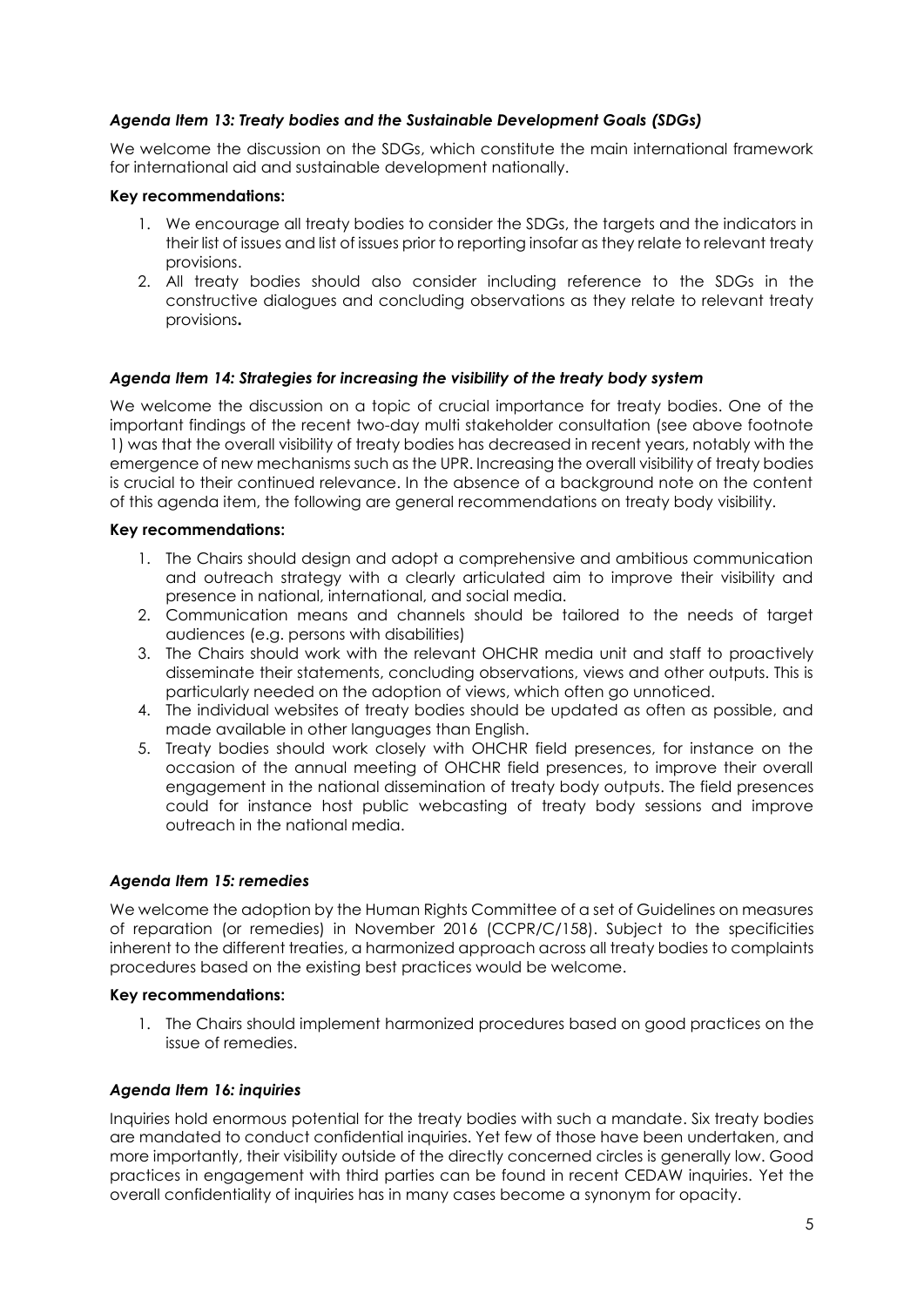## **Key recommendations:**

- 1. Engagement of relevant external stakeholders at all stages of inquiries, especially civil society, should be regarded as a crucial objective when discussing treaty body inquiries.
- 2. Clarification from the Chairs as to whether treaty bodies would be able take on more than one inquiry, including those without a visit and the approximate number of inquiries they can deal with at any one time would be welcomed.
- 3. All treaty bodies should have clear and publicly accessible working methods for inquiries
- 4. Treaty bodies should develop a unified policy spelling out in detail how external actors such as NGOs can contribute to inquiries.

# <span id="page-5-0"></span>*Agenda Item 18: other matters*

## *Common methodology for general comments*

At the twenty-seventh meeting of chairpersons, a common methodology (A/70/302; para. 21- 25) for consultation regarding draft general comments and recommendations was endorsed by the Chairs. However, consultation processes continue to vary from treaty body to treaty body. Since the 27th meeting, a number of new draft general comments consultations were initiated, all following different methodologies and with varying degrees of openness and transparency. Some processes have been modified continually.

## **Key recommendations:**

It is in the interest of all stakeholders that all treaty bodies agree to set up processes for the drafting of general comments/recommendations that, at a minimum include:

- 1. Setting out the process agreed within the respective treaty body, including the timeline for the drafting process and consultations with all interested stakeholders, as well as allowing inputs from relevant stakeholders in an appropriate way (e.g. children, persons with disabilities, etc)
- 2. The publication of a concept note or similar document setting out the intended scope of the general comment/recommendation on the dedicated website. Comments should be invited at this stage.
- 3. The treaty bodies should make available draft general comments/recommendations on their website and call for comments on the text itself from all interested stakeholders.
- 4. Treaty bodies should hold discussions on the draft text in public session, at least for the first reading and at the adoption stage.
- 5. Treaty bodies should make the draft under discussion available as it develops so that interested stakeholders can follow the discussions as they progress.

## <span id="page-5-1"></span>*List of signatories*

Advocates for Human Rights Amnesty International Centre for Civil and Political Rights Centre for Reproductive Rights Child Rights Connect CIVICUS European Roma Rights Centre Global Initiative for Economic, Social and Cultural Rights Human Rights in China Human Rights Law Centre